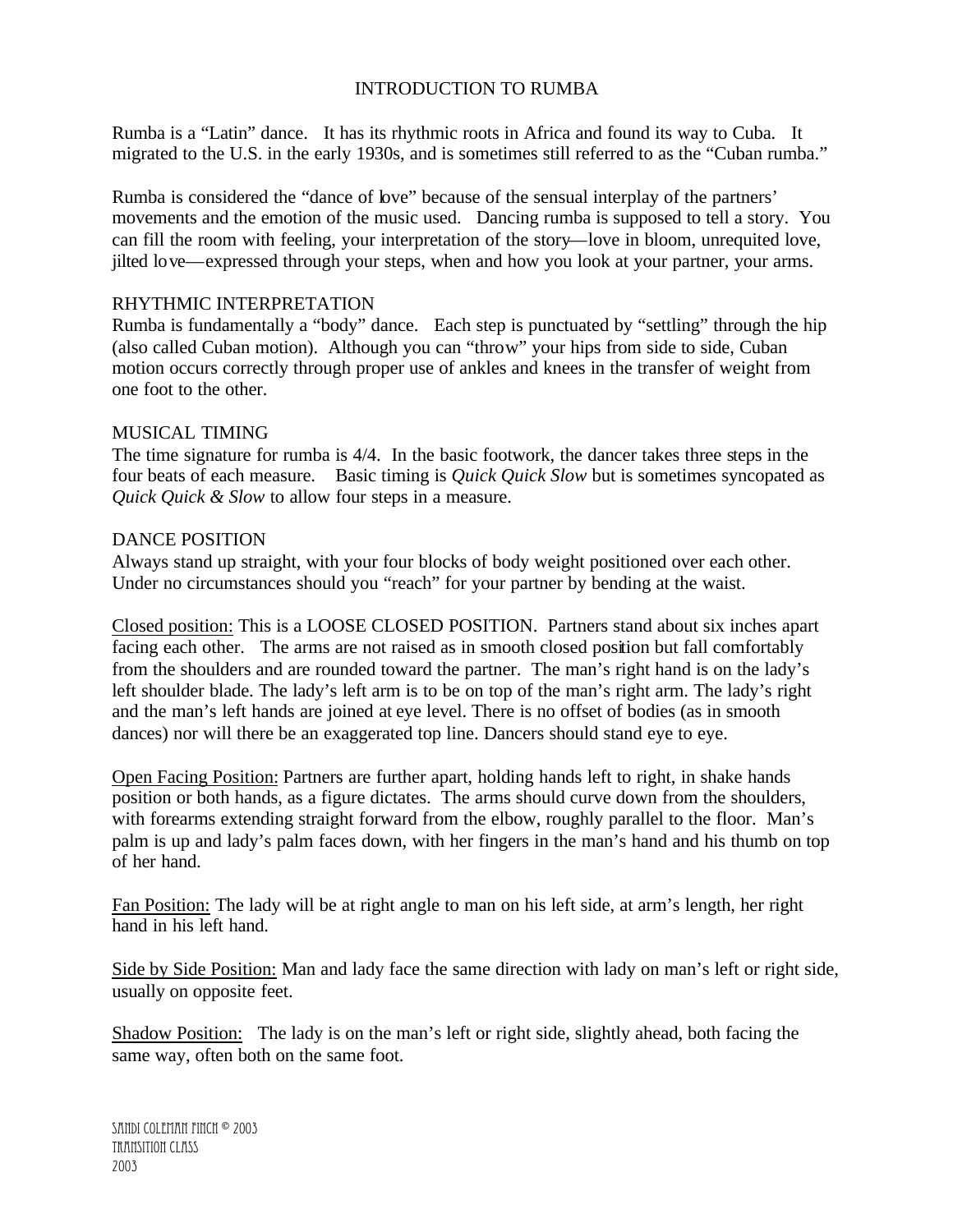# FOOTWORK

Forward steps are described as being taken "ball" or "ball flat." Rumba rarely has any heel leads or "rise and fall," as all forward steps begin on the ball of the foot and backward steps begin on the toe. The feet move in two tracks, meaning you don't place one in front of the other like walking a tightrope.

The body, not the leg, initiates forward movement. Going forward, the body moves first, legs catch up. Going back, the toe goes first and body moves to it. You should have contact with the floor at all times. Think of dancing while trying to keep a piece of paper under your foot as you move. Rumba has no marching soldiers.

#### HIP ACTION

As one heel hits the floor, that leg straightens. With the next step, the knee of the opposite leg relaxes and bends and the foot begins moving forward. This causes the hips to rotate. This is not a forced action. It should occur naturally with the bending and straightening of each leg.

# HAND AND ARM POSITIONS

Hand and arm action is a dancer's personal interpretation of the music. The actions should look and feel natural and not detract from the figure. A basic rule is to hold the arms and hands in a natural, unaffected way. If the partner has hold of one hand, the free arm is never static and can take a whole measure of music to create its expression. Some basic rules:

As dancers move apart, the free arm moves out to the side at waist level. As dancers move together, the free arm moves slightly across the body. Arms are never "thrown" back behind the shoulder. Arms should fall softly from the shoulder, never limp but never stiff. Lady's hands form the characteristic "C" shape, like making shadow puppets. Try not to thrash the arms. Dangerous on a crowded floor. Hands are joined equidistant between the partners.

#### **CONNECTION**

Each partner should have a slight pressure towards the other's hand. This creates a physical feel of being "connected". This connection allows each partner to feel movement originating in the other's body and transmitted through the arms and the hands. Eye contact helps maintain this connection. What you're looking for in this connection is to allow your "team" to move as a unit even when apart and doing different foot work.

Connection is essential so that the man knows where the lady to allow him to turn her at the right time. He cannot rush her.